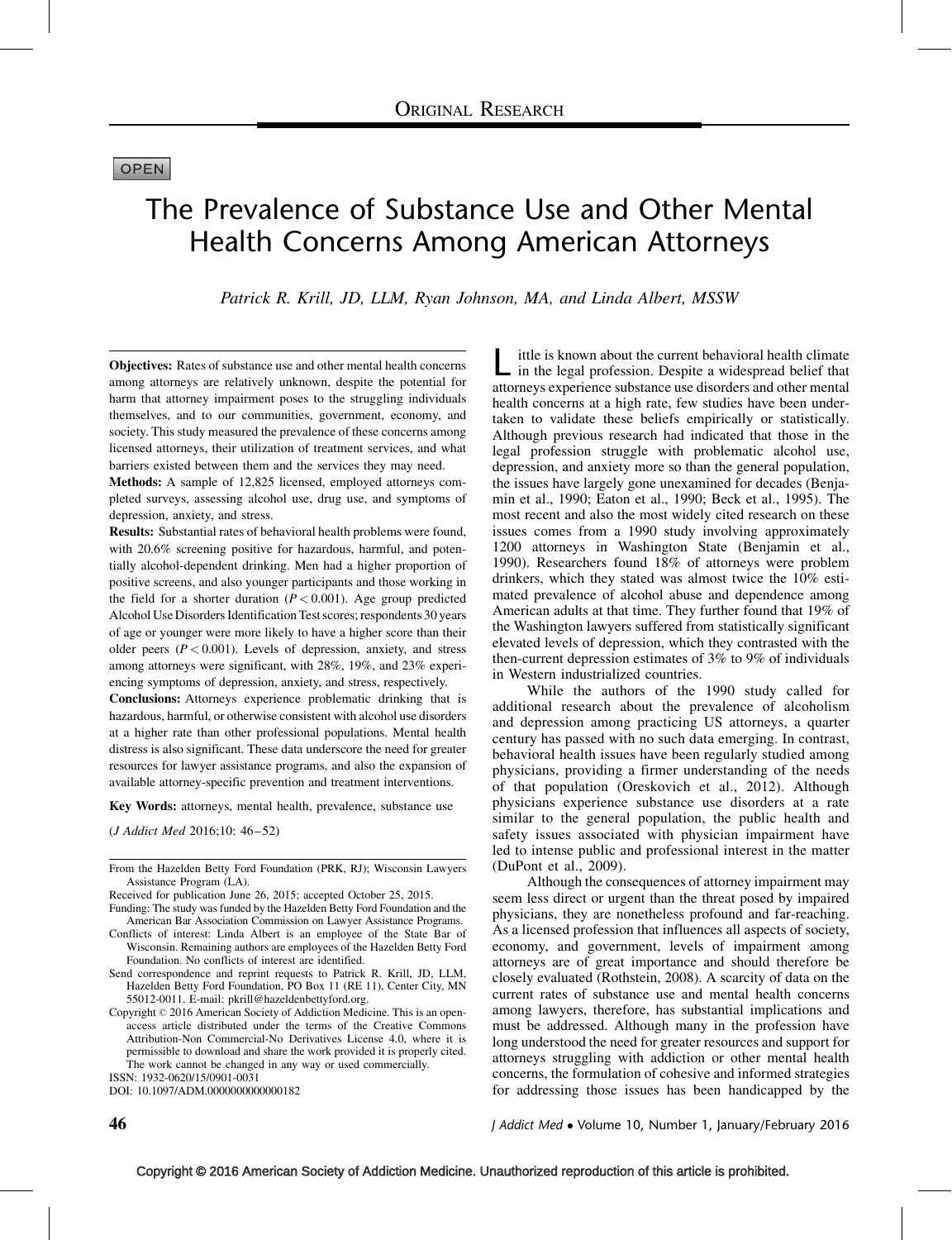outdated and poorly defined scope of the problem ([Associ](#page-6-0)[ation of American Law Schools, 1994](#page-6-0)).

Recognizing this need, we set out to measure the prevalence of substance use and mental health concerns among licensed attorneys, their awareness and utilization of treatment services, and what, if any, barriers exist between them and the services they may need. We report those findings here.

# **METHODS**

# Procedures

Before recruiting participants to the study, approval was granted by an institutional review board. To obtain a representative sample of attorneys within the United States, recruitment was coordinated through 19 states. Among them, 15 state bar associations and the 2 largest counties of 1 additional state e-mailed the survey to their members. Those bar associations were instructed to send 3 recruitment e-mails over a 1-month period to all members who were currently licensed attorneys. Three additional states posted the recruitment announcement to their bar association web sites. The recruitment announcements provided a brief synopsis of the study and past research in this area, described the goals of the study, and provided a URL directing people to the consent form and electronic survey. Participants completed measures assessing alcohol use, drug use, and mental health symptoms. Participants were not asked for identifying information, thus allowing them to complete the survey anonymously. Because of concerns regarding potential identification of individual bar members, IP addresses and geo-location data were not tracked.

## Participants

A total of 14,895 individuals completed the survey. Participants were included in the analyses if they were currently employed, and employed in the legal profession, resulting in a final sample of 12,825. Due to the nature of recruitment (eg, e-mail blasts, web postings), and that recruitment mailing lists were controlled by the participating bar associations, it is not possible to calculate a participation rate among the entire population. Demographic characteristics are presented in Table 1. Fairly equal numbers of men (53.4%) and women (46.5%) participated in the study. Age was measured in 6 categories from 30 years or younger, and increasing in 10-year increments to 71 years or older; the most commonly reported age group was 31 to 40 years old. The majority of the participants were identified as Caucasian/ White (91.3%).

As shown in Table 2, the most commonly reported legal professional career length was 10 years or less (34.8%), followed by 11 to 20 years  $(22.7%)$  and 21 to 30 years (20.5%). The most common work environment reported was in private firms (40.9%), among whom the most common positions were Senior Partner (25.0%), Junior Associate (20.5%), and Senior Associate (20.3%). Over two-thirds (67.2%) of the sample reported working 41 hours or more per week.

 $\degree$  2016 American Society of Addiction Medicine  $47$ 

| <b>TABLE 1.</b> Participant Characteristics |             |
|---------------------------------------------|-------------|
|                                             | $n(\%)$     |
| Total sample                                | 12825 (100) |
| <b>Sex</b>                                  |             |
| Men                                         | 6824 (53.4) |
| Women                                       | 5941 (46.5) |
| Age category                                |             |
| 30 or younger                               | 1513 (11.9) |
| $31 - 40$                                   | 3205 (25.2) |
| $41 - 50$                                   | 2674 (21.0) |
| $51 - 60$                                   | 2953 (23.2) |
| $61 - 70$                                   | 2050(16.1)  |
| 71 or older                                 | 348(2.7)    |
| Race/ethnicity                              |             |
| Caucasian/White                             | 11653(013)  |

| $J1 = 00$                                    | الطاقيصا ودرعا |
|----------------------------------------------|----------------|
| $61 - 70$                                    | 2050 (16.1)    |
| 71 or older                                  | 348 (2.7)      |
| Race/ethnicity                               |                |
| Caucasian/White                              | 11653 (91.3)   |
| Latino/Hispanic                              | 330 (2.6)      |
| Black/African American (non-Hispanic)        | 317(2.5)       |
| Multiracial                                  | 189(1.5)       |
| Asian or Pacific Islander                    | 150(1.2)       |
| Other                                        | 84 (0.7)       |
| Native American                              | 35(0.3)        |
| Marital status                               |                |
| Married                                      | 8985 (70.2)    |
| Single, never married                        | 1790 (14.0)    |
| Divorced                                     | 1107(8.7)      |
| Cohabiting                                   | 462(3.6)       |
| Life partner                                 | 184 (1.4)      |
| Widowed                                      | 144(1.1)       |
| Separated                                    | 123(1.0)       |
| Have children                                |                |
| Yes                                          | 8420 (65.8)    |
| No                                           | 4384 (34.2)    |
| Substance use in the past $12 \text{ mos}^*$ |                |
| Alcohol                                      | 10874 (84.1)   |
| Tobacco                                      | 2163 (16.9)    |
| <b>Sedatives</b>                             | 2015 (15.7)    |
| Marijuana                                    | 1307 (10.2)    |
| Opioids                                      | 722 (5.6)      |
| <b>Stimulants</b>                            | 612(4.8)       |
| Cocaine                                      | 107(0.8)       |

Substance use includes both illicit and prescribed usage.

# Materials

## Alcohol Use Disorders Identification Test

The Alcohol Use Disorders Identification Test (AUDIT) [\(Babor et al., 2001](#page-6-0)) is a 10-item self-report instrument developed by the World Health Organization (WHO) to screen for hazardous use, harmful use, and the potential for alcohol dependence. The AUDIT generates scores ranging from 0 to 40. Scores of 8 or higher indicate hazardous or harmful alcohol intake, and also possible dependence ([Babor](#page-6-0) [et al., 2001\)](#page-6-0). Scores are categorized into zones to reflect increasing severity with zone II reflective of hazardous use, zone III indicative of harmful use, and zone IV warranting full diagnostic evaluation for alcohol use disorder. For the purposes of this study, we use the phrase ''problematic use'' to capture all 3 of the zones related to a positive AUDIT screen.

The AUDIT is a widely used instrument, with well established validity and reliability across a multitude of populations [\(Meneses-Gaya et al., 2009\)](#page-6-0). To compare current rates of problem drinking with those found in other populations, AUDIT-C scores were also calculated. The AUDIT-C is a subscale comprised of the first 3 questions of the AUDIT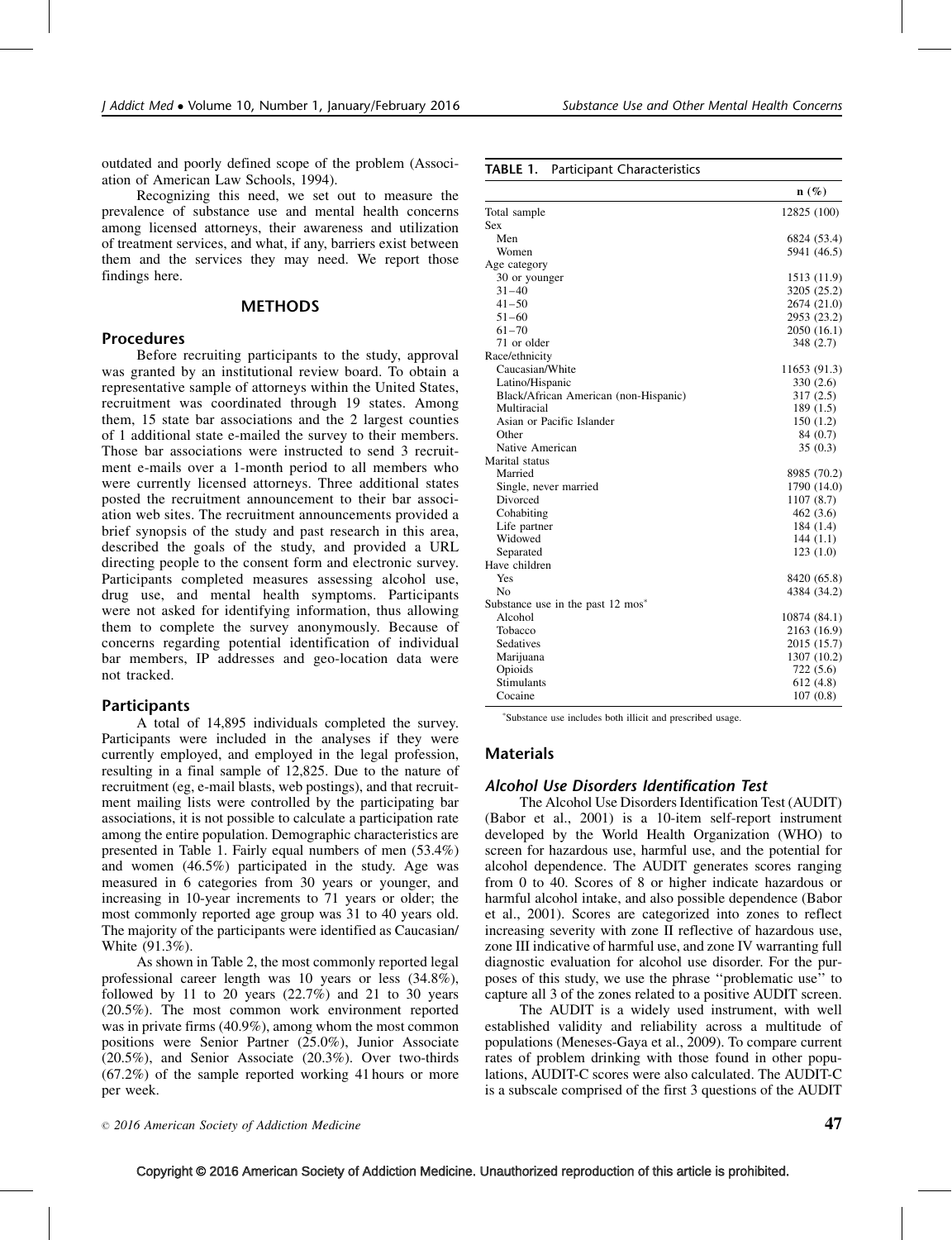|                                                  | $n(\%)$     |
|--------------------------------------------------|-------------|
| Total sample                                     | 12825 (100) |
| Years in field (yrs)                             |             |
| $0 - 10$                                         | 4455 (34.8) |
| $11 - 20$                                        | 2905 (22.7) |
| $21 - 30$                                        | 2623 (20.5) |
| $31 - 40$                                        | 2204 (17.2) |
| 41 or more                                       | 607(4.7)    |
| Work environment                                 |             |
| Private firm                                     | 5226 (40.9) |
| Sole practitioner, private practice              | 2678 (21.0) |
| In-house government, public, or nonprofit        | 2500 (19.6) |
| In-house: corporation or for-profit institution  | 937 (7.3)   |
| Judicial chambers                                | 750 (7.3)   |
| Other law practice setting                       | 289 (2.3)   |
| College or law school                            | 191(1.5)    |
| Other setting (not law practice)                 | 144(1.1)    |
| Bar Administration or Lawyers Assistance Program | 55 (0.4)    |
| Firm position                                    |             |
| Clerk or paralegal                               | 128(2.5)    |
| Junior associate                                 | 1063(20.5)  |
| Senior associate                                 | 1052 (20.3) |
| Junior partner                                   | 608 (11.7)  |
| Managing partner                                 | 738 (14.2)  |
| Senior partner                                   | 1294 (25.0) |
| Hours per wk                                     |             |
| Under 10 h                                       | 238 (1.9)   |
| $11 - 20$ h                                      | 401 (3.2)   |
| $21 - 30 h$                                      | 595 (4.7)   |
| $31 - 40 h$                                      | 2946 (23.2) |
| $41 - 50$ h                                      | 5624 (44.2) |
| $51 - 60$ h                                      | 2310 (18.2) |
| $61 - 70 h$                                      | 474 (3.7)   |
| 71 h or more                                     | 136(1.1)    |
| Any litigation                                   |             |
| Yes                                              | 9611 (75.0) |
| No                                               | 3197 (25.0) |

focused on the quantity and frequency of use, yielding a range of scores from 0 to 12. The results were analyzed using a cutoff score of 5 for men and 4 for women, which have been interpreted as a positive screen for alcohol abuse or possible alcohol dependence ([Bradley et al., 1998; Bush et al., 1998](#page-6-0)). Two other subscales focus on dependence symptoms (eg, impaired control, morning drinking) and harmful use (eg, blackouts, alcohol-related injuries).

## Depression Anxiety Stress Scales-21 item version

The Depression Anxiety Stress Scales-21 (DASS-21) is a self-report instrument consisting of three 7-item subscales assessing symptoms of depression, anxiety, and stress. Individual items are scored on a 4-point scale  $(0-3)$ , allowing for subscale scores ranging from 0 to 21 ([Lovibond and Lovi](#page-6-0)[bond, 1995](#page-6-0)). Past studies have shown adequate construct validity and high internal consistency reliability [\(Antony](#page-6-0) [et al., 1998; Clara et al., 2001; Crawford and Henry, 2003;](#page-6-0) [Henry and Crawford, 2005\)](#page-6-0).

# Drug Abuse Screening Test-10 item version

The short-form Drug Abuse Screening Test-10 (DAST) is a 10-item, self-report instrument designed to screen and quantify consequences of drug use in both a clinical and research setting. The DAST scores range from 0 to 10 and are categorized into low, intermediate, substantial, and severeconcern categories. The DAST-10 correlates highly with both 20-item and full 28-item versions, and has demonstrated reliability and validity [\(Yudko et al., 2007\)](#page-6-0).

#### RESULTS

Descriptive statistics were used to outline personal and professional characteristics of the sample. Relationships between variables were measured through  $\chi^2$  tests for independence, and comparisons between groups were tested using Mann-Whitney U tests and Kruskal-Wallis tests.

## Alcohol Use

Of the 12,825 participants included in the analysis, 11,278 completed all 10 questions on the AUDIT, with 20.6% of those participants scoring at a level consistent with problematic drinking. The relationships between demographic and professional characteristics and problematic drinking are summarized in Table 3. Men had a significantly higher proportion of positive screens for problematic use compared with women  $(\chi^2$  [1, N = 11,229] = 154.57, P < 0.001); younger participants had a significantly higher proportion compared with the older age groups  $(\chi^2 \bar{16}, \bar{N} = 11,213) = 232.15$ ,  $P < 0.001$ ; and those working in the field for a shorter duration had a significantly higher proportion compared with those who had worked in the field for longer ( $\chi^2$  [4, N = 11,252] = 230.01,  $P < 0.001$ ). Relative to work environment and position, attorneys working in private firms or for the bar association had higher proportions than those in other environments  $(\chi^2$  [8, N = 11,244] = 43.75, P < 0.001), and higher proportions were also found for those at the junior or senior associate level compared with other positions  $(\chi^2)$  [6,  $N = 4671$ ] = 61.70,  $P < 0.001$ ).

Of the 12,825 participants, 11,489 completed the first 3 AUDIT questions, allowing an AUDIT-C score to be calculated. Among these participants, 36.4% had an AUDIT-C score consistent with hazardous drinking or possible alcohol abuse or dependence. A significantly higher proportion of women (39.5%) had AUDIT-C scores consistent with problematic use compared with men (33.7%) ( $\chi^2$  [1, N = 11,440] = 41.93,  $P < 0.001$ ).

A total of 2901 participants (22.6%) reported that they have felt their use of alcohol or other substances was problematic at some point in their lives; of those that felt their use has been a problem, 27.6% reported problematic use manifested before law school, 14.2% during law school, 43.7% within 15 years of completing law school, and 14.6% more than 15 years after completing law school.

An ordinal regression was used to determine the predictive validity of age, position, and number of years in the legal field on problematic drinking behaviors, as measured by the AUDIT. Initial analyses included all 3 factors in a model to predict whether or not respondents would have a clinically significant total AUDIT score of 8 or higher. Age group predicted clinically significant AUDIT scores; respondents 30 years of age or younger were significantly more likely to have a higher score than their older peers ( $\beta$  = 0.52, Wald  $[d=1] = 4.12$ ,  $P < 0.001$ ). Number of years in the field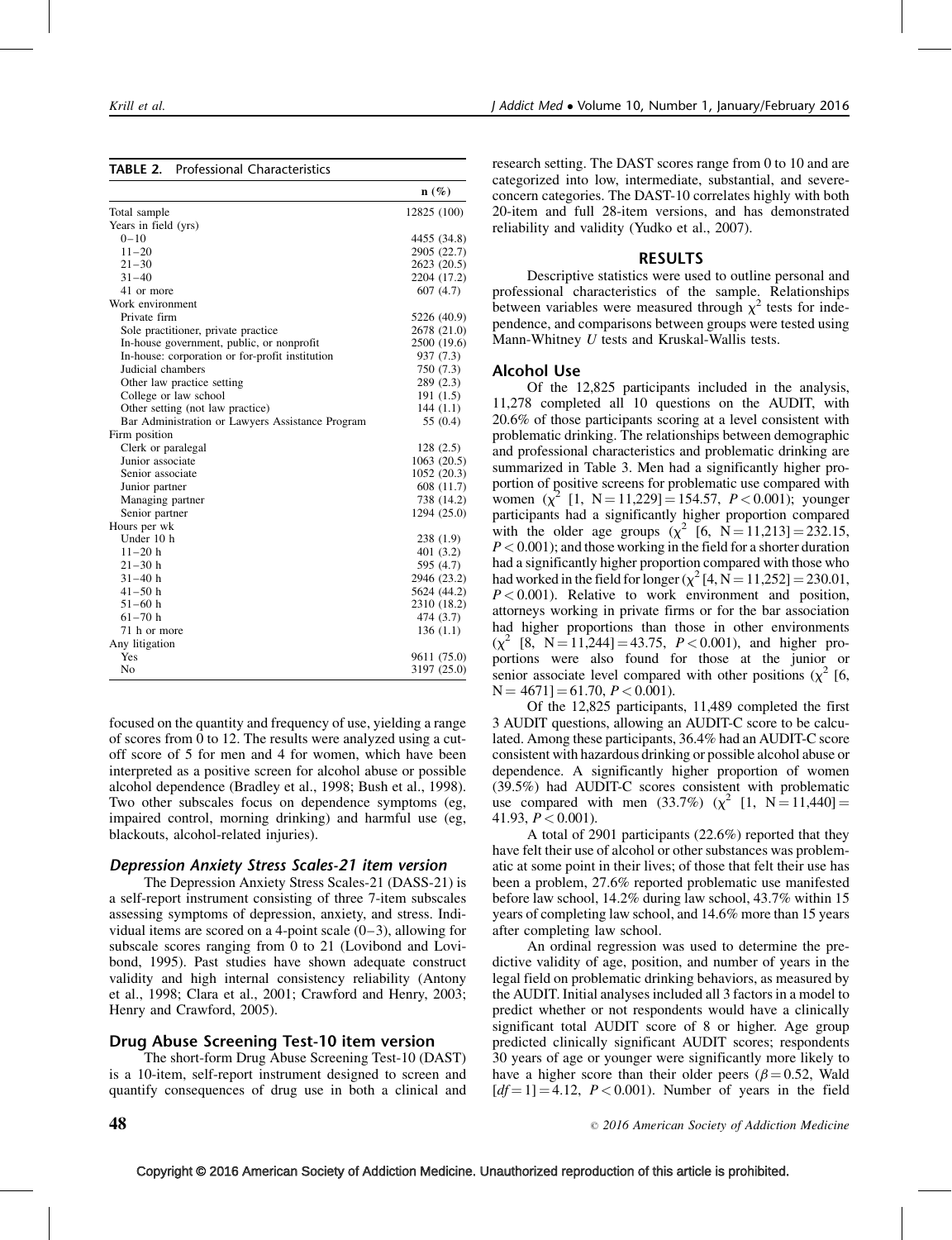|                                                  |             | <b>AUDIT Statistics</b> |           |                |          |  |  |
|--------------------------------------------------|-------------|-------------------------|-----------|----------------|----------|--|--|
|                                                  | $\mathbf n$ | $\mathbf{M}$            | <b>SD</b> | Problematic %* | $P^{**}$ |  |  |
| Total sample                                     | 11,278      | 5.18                    | 4.53      | 20.6%          |          |  |  |
| <b>Sex</b>                                       |             |                         |           |                |          |  |  |
| Men                                              | 6012        | 5.75                    | 4.88      | 25.1%          | < 0.001  |  |  |
| Women                                            | 5217        | 4.52                    | 4.00      | 15.5%          |          |  |  |
| Age category (yrs)                               |             |                         |           |                |          |  |  |
| 30 or younger                                    | 1393        | 6.43                    | 4.56      | 31.9%          |          |  |  |
| $31 - 40$                                        | 2877        | 5.84                    | 4.86      | 25.1%          |          |  |  |
| $41 - 50$                                        | 2345        | 4.99                    | 4.65      | 19.1%          | < 0.001  |  |  |
| $51 - 60$                                        | 2548        | 4.63                    | 4.38      | 16.2%          |          |  |  |
| $61 - 70$                                        | 1753        | 4.33                    | 3.80      | 14.4%          |          |  |  |
| 71 or older                                      | 297         | 4.22                    | 3.28      | 12.1%          |          |  |  |
| Years in field (yrs)                             |             |                         |           |                |          |  |  |
| $0 - 10$                                         | 3995        | 6.08                    | 4.78      | 28.1%          |          |  |  |
| $11 - 20$                                        | 2523        | 5.02                    | 4.66      | 19.2%          |          |  |  |
| $21 - 30$                                        | 2272        | 4.65                    | 4.43      | 15.6%          | < 0.001  |  |  |
| $31 - 40$                                        | 1938        | 4.39                    | 3.87      | 15.0%          |          |  |  |
| 41 or more                                       | 524         | 4.18                    | 3.29      | 13.2%          |          |  |  |
| Work environment                                 |             |                         |           |                |          |  |  |
| Private firm                                     | 4712        | 5.57                    | 4.59      | 23.4%          |          |  |  |
| Sole practitioner, private practice              | 2262        | 4.94                    | 4.72      | 19.0%          |          |  |  |
| In-house: government, public, or nonprofit       | 2198        | 4.94                    | 4.45      | 19.2%          |          |  |  |
| In-house: corporation or for-profit institution  | 828         | 4.91                    | 4.15      | 17.8%          | < 0.001  |  |  |
| Judicial chambers                                | 653         | 4.46                    | 3.83      | 16.1%          |          |  |  |
| College or law school                            | 163         | 4.90                    | 4.66      | 17.2%          |          |  |  |
| Bar Administration or Lawyers Assistance Program | 50          | 5.32                    | 4.62      | 24.0%          |          |  |  |
| Firm position                                    |             |                         |           |                |          |  |  |
| Clerk or paralegal                               | 115         | 5.05                    | 4.13      | 16.5%          |          |  |  |
| Junior associate                                 | 964         | 6.42                    | 4.57      | 31.1%          |          |  |  |
| Senior associate                                 | 938         | 5.89                    | 5.05      | 26.1%          | < 0.001  |  |  |
| Junior partner                                   | 552         | 5.76                    | 4.85      | 23.6%          |          |  |  |
| Managing partner                                 | 671         | 5.22                    | 4.53      | 21.0%          |          |  |  |
| Senior partner                                   | 1159        | 4.99                    | 4.26      | 18.5%          |          |  |  |

The AUDIT cut-off for hazardous, harmful, or potential alcohol dependence was set at a score of 8.

\*\* Comparisons were analyzed using Mann-Whitney  $U$  tests and Kruskal-Wallis tests.

approached significance, with higher AUDIT scores predicted for those just starting out in the legal profession  $(0-10 \text{ yrs of})$ experience) ( $\beta = 0.46$ , Wald  $[df = 1] = 3.808$ ,  $P = 0.051$ ). Model-based calculated probabilities for respondents aged 30 or younger indicated that they had a mean probability of 0.35 (standard deviation  $[SD] = 0.01$ ), or a 35% chance for scoring an 8 or higher on the AUDIT; in comparison, those respondents who were 61 or older had a mean probability of  $0.17$  (SD = 0.01), or a 17% chance of scoring an 8 or higher.

Each of the 3 subscales of the AUDIT was also investigated. For the AUDIT-C, which measures frequency and quantity of alcohol consumed, age was a strong predictor of subscore, with younger respondents demonstrating significantly higher AUDIT-C scores. Respondents who were 30 years old or younger, 31 to 40 years old, and 41 to 50 years old all had significantly higher AUDIT-C scores than their older peers, respectively ( $\beta = 1.16$ , Wald  $[df = 1] =$ 24.56,  $P < 0.001$ ;  $\beta = 0.86$ , Wald  $[df = 1] = 16.08$ ,  $P < 0.001$ ; and  $\beta = 0.48$ , Wald  $[df = 1] = 6.237$ ,  $P = 0.013$ ), indicating that younger age predicted higher frequencies of drinking and quantity of alcohol consumed. No other factors were significant predictors of AUDIT-C scores. Neither the predictive model for the dependence subscale nor the harmful use subscale indicated significant predictive ability for the 3 included factors.

## Drug Use

Participants were questioned regarding their use of various classes of both licit and illicit substances to provide a basis for further study. Participant use of substances is displayed in Table 1. Of participants who endorsed use of a specific substance class in the past 12 months, those using stimulants had the highest rate of weekly usage (74.1%), followed by sedatives (51.3%), tobacco (46.8%), marijuana (31.0%), and opioids (21.6%). Among the entire sample,  $26.7\%$  (n = 3419) completed the DAST, with a mean score of 1.97 (SD = 1.36). Rates of low, intermediate, substantial, and severe concern were 76.0%, 20.9%, 3.0%, and 0.1%, respectively. Data collected from the DAST were found to not meet the assumptions for more advanced statistical procedures. As a result, no inferences about these data could be made.

## Mental Health

Among the sample, 11,516 participants (89.8%) completed all questions on the DASS-21. Relationships between demographic and professional characteristics and depression, anxiety, and stress subscale scores are summarized in Table 4. While men had significantly higher levels of depression  $(P<0.05)$  on the DASS-21, women had higher levels of anxiety ( $P < 0.001$ ) and stress ( $P < 0.001$ ). DASS-21 anxiety,

 $\degree$  2016 American Society of Addiction Medicine  $\degree$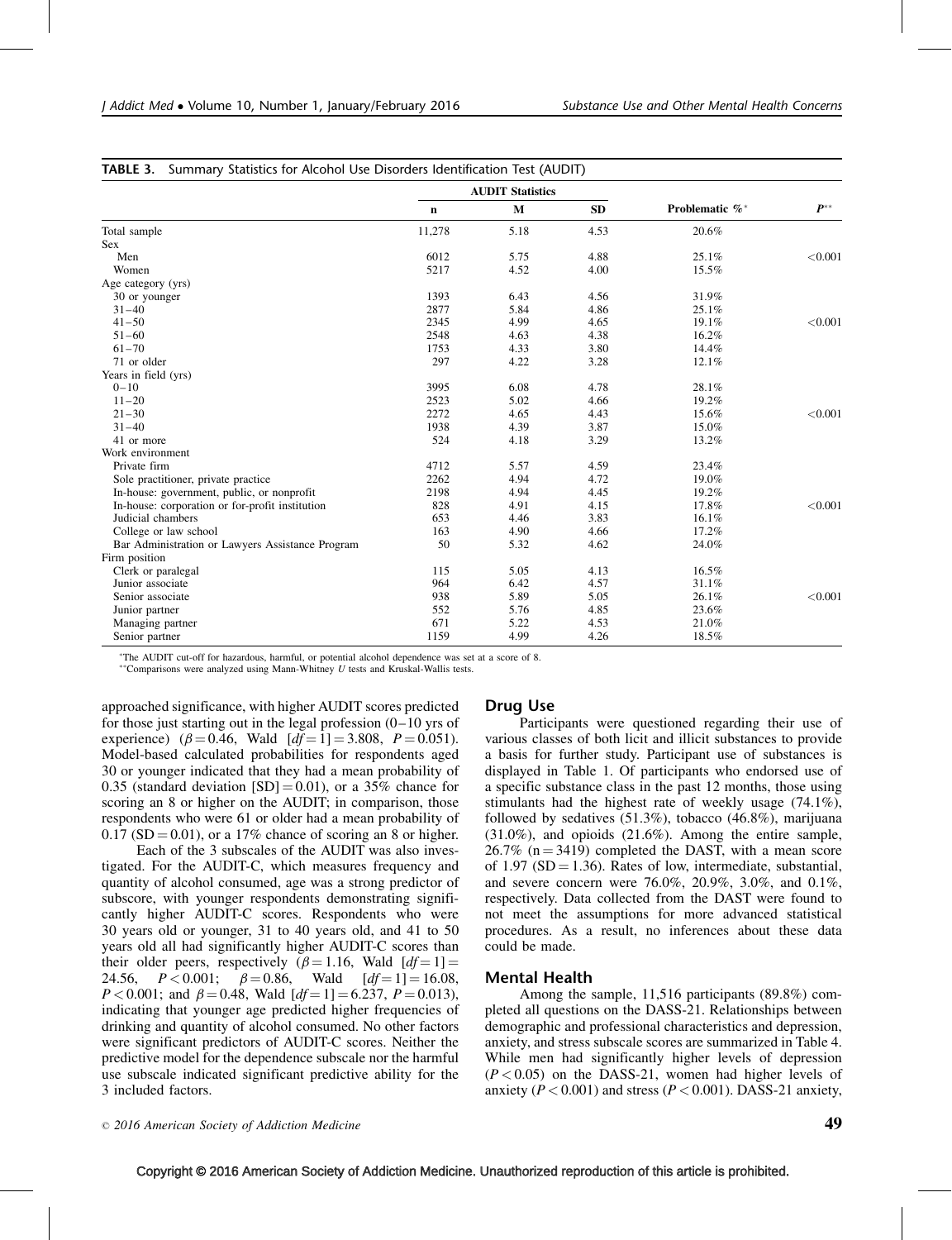|                                                 | <b>DASS Depression</b> |             | <b>DASS Anxiety</b> |                    |             | <b>DASS Stress</b> |           |         |             |              |      |         |
|-------------------------------------------------|------------------------|-------------|---------------------|--------------------|-------------|--------------------|-----------|---------|-------------|--------------|------|---------|
|                                                 | $\mathbf n$            | $\mathbf M$ | <b>SD</b>           | $\boldsymbol{P}^*$ | $\mathbf n$ | $\mathbf{M}$       | <b>SD</b> | $P^*$   | $\mathbf n$ | $\mathbf{M}$ | SD   | $P^*$   |
| Total sample                                    | 12300                  | 3.51        | 4.29                |                    | 12277       | 1.96               | 2.82      |         | 12271       | 4.97         | 4.07 |         |
| <b>Sex</b>                                      |                        |             |                     |                    |             |                    |           |         |             |              |      |         |
| Men                                             | 6518                   | 3.67        | 4.46                | < 0.05             | 6515        | 1.84               | 2.79      | < 0.001 | 6514        | 4.75         | 4.08 | < 0.001 |
| Women                                           | 5726                   | 3.34        | 4.08                |                    | 5705        | 2.10               | 2.86      |         | 5705        | 5.22         | 4.03 |         |
| Age category (yrs)                              |                        |             |                     |                    |             |                    |           |         |             |              |      |         |
| 30 or younger                                   | 1476                   | 3.71        | 4.15                |                    | 1472        | 2.62               | 3.18      |         | 1472        | 5.54         | 4.61 |         |
| $31 - 40$                                       | 3112                   | 3.96        | 4.50                |                    | 3113        | 2.43               | 3.15      |         | 3107        | 5.99         | 4.31 |         |
| $41 - 50$                                       | 2572                   | 3.83        | 4.54                | < 0.001            | 2565        | 2.03               | 2.92      | < 0.001 | 2559        | 5.36         | 4.12 | < 0.001 |
| $51 - 60$                                       | 2808                   | 3.41        | 4.27                |                    | 2801        | 1.64               | 2.50      |         | 2802        | 4.47         | 3.78 |         |
| $61 - 70$                                       | 1927                   | 2.63        | 3.65                |                    | 1933        | 1.20               | 2.06      |         | 1929        | 3.46         | 3.27 |         |
| 71 or older                                     | 326                    | 2.03        | 3.16                |                    | 316         | 0.95               | 1.73      |         | 325         | 2.72         | 3.21 |         |
| Years in field                                  |                        |             |                     |                    |             |                    |           |         |             |              |      |         |
| $0-10$ yrs                                      | 4330                   | 3.93        | 4.45                |                    | 4314        | 2.51               | 3.13      |         | 4322        | 5.82         | 4.24 |         |
| $11-20$ yrs                                     | 2800                   | 3.81        | 4.48                |                    | 2800        | 2.09               | 3.01      |         | 2777        | 5.45         | 4.20 |         |
| $21 - 30$ yrs                                   | 2499                   | 3.37        | 4.21                | < 0.001            | 2509        | 1.67               | 2.59      | < 0.001 | 2498        | 4.46         | 3.79 | < 0.001 |
| $31 - 40$ yrs                                   | 2069                   | 2.81        | 3.84                |                    | 2063        | 1.22               | 1.98      |         | 2084        | 3.74         | 3.43 |         |
| 41 or more yrs                                  | 575                    | 1.95        | 3.02                |                    | 564         | 1.01               | 1.94      |         | 562         | 2.81         | 3.01 |         |
| Work environment                                |                        |             |                     |                    |             |                    |           |         |             |              |      |         |
| Private firm                                    | 5028                   | 3.47        | 4.17                |                    | 5029        | 2.01               | 2.85      |         | 5027        | 5.11         | 4.06 |         |
| Sole practitioner, private practice             | 2568                   | 4.27        | 4.84                |                    | 2563        | 2.18               | 3.08      |         | 2567        | 5.22         | 4.34 |         |
| In-house: government, public, or nonprofit      | 2391                   | 3.45        | 4.26                |                    | 2378        | 1.91               | 2.69      |         | 2382        | 4.91         | 3.97 |         |
| In-house: corporation or for-profit institution | 900                    | 2.96        | 3.66                | < 0.001            | 901         | 1.84               | 2.80      | < 0.001 | 898         | 4.74         | 3.97 | < 0.001 |
| Judicial chambers                               | 717                    | 2.39        | 3.50                |                    | 710         | 1.31               | 2.19      |         | 712         | 3.80         | 3.44 |         |
| College or law school                           | 182                    | 2.90        | 3.72                |                    | 188         | 1.43               | 2.09      |         | 183         | 4.48         | 3.61 |         |
| Bar Administration or Lawyers                   | 55                     | 2.96        | 3.65                |                    | 52          | 1.40               | 1.94      |         | 53          | 4.74         | 3.55 |         |
| Assistance Program                              |                        |             |                     |                    |             |                    |           |         |             |              |      |         |
| Firm position                                   |                        |             |                     |                    |             |                    |           |         |             |              |      |         |
| Clerk or paralegal                              | 120                    | 3.98        | 4.97                |                    | 121         | 2.10               | 2.88      |         | 121         | 4.68         | 3.81 |         |
| Junior associate                                | 1034                   | 3.93        | 4.25                |                    | 1031        | 2.73               | 3.31      |         | 1033        | 5.78         | 4.16 |         |
| Senior associate                                | 1021                   | 4.20        | 4.60                | < 0.001            | 1020        | 2.37               | 2.95      | < 0.001 | 1020        | 5.91         | 4.33 | < 0.001 |
| Junior partner                                  | 590                    | 3.88        | 4.22                |                    | 592         | 2.16               | 2.78      |         | 586         | 5.68         | 4.15 |         |
| Managing partner                                | 713                    | 2.77        | 3.58                |                    | 706         | 1.62               | 2.50      |         | 709         | 4.73         | 3.84 |         |
| Senior partner                                  | 1219                   | 2.70        | 3.61                |                    | 1230        | 1.37               | 2.43      |         | 1228        | 4.08         | 3.57 |         |
| DASS-21 category frequencies                    | $\mathbf n$            | $\%$        |                     |                    | $\mathbf n$ | $\%$               |           |         | $\mathbf n$ | $\%$         |      |         |
| Normal                                          | 8816                   | 71.7        |                     |                    | 9908        | 80.7               |           |         | 9485        | 77.3         |      |         |
| Mild                                            | 1172                   | 9.5         |                     |                    | 1059        | 8.6                |           |         | 1081        | 8.8          |      |         |
| Moderate                                        | 1278                   | 10.4        |                     |                    | 615         | 5.0                |           |         | 1001        | 8.2          |      |         |
| Severe                                          | 496                    | 4.0         |                     |                    | 310         | 2.5                |           |         | 546         | 4.4          |      |         |
| Extremely severe                                | 538                    | 4.4         |                     |                    | 385         | 3.1                |           |         | 158         | 1.3          |      |         |

| TABLE 4. Summary Statistics for Depression Anxiety Stress Scale (DASS-21) |  |  |  |  |  |
|---------------------------------------------------------------------------|--|--|--|--|--|
|                                                                           |  |  |  |  |  |

 $*$ Comparisons were analyzed using Mann-Whitney  $U$  tests and Kruskal-Wallis tests.

depression, and stress scores decreased as participants' age or years worked in the field increased  $(P < 0.001)$ . When comparing positions within private firms, more senior positions were generally associated with lower DASS-21 subscale scores ( $P < 0.001$ ). Participants classified as nonproblematic drinkers on the AUDIT had lower levels of depression, anxiety, and stress  $(P < 0.001)$ , as measured by the DASS-21. Comparisons of DASS-21 scores by AUDIT drinking classification are outlined in Table 5.

Participants were questioned regarding any past mental health concerns over the course of their legal career, and provided self-report endorsement of any specific mental health concerns they had experienced. The most common mental health conditions reported were anxiety (61.1%), followed by depression (45.7%), social anxiety (16.1%), attention deficit hyperactivity disorder (12.5%), panic disorder (8.0%), and bipolar disorder (2.4%). In addition, 11.5% of the participants reported suicidal thoughts at some point during their career, 2.9% reported self-injurious behaviors, and 0.7% reported at least 1 prior suicide attempt.

# Treatment Utilization and Barriers to Treatment

Of the 6.8% of the participants who reported past treatment for alcohol or drug use  $(n = 807)$ , 21.8%  $(n = 174)$ reported utilizing treatment programs specifically tailored to legal professionals. Participants who had reported prior treatment tailored to legal professionals had significantly lower mean AUDIT scores ( $M = 5.84$ , SD = 6.39) than participants who attended a treatment program not tailored to legal professionals ( $M = 7.80$ ,  $SD = 7.09$ ,  $P < 0.001$ ).

Participants who reported prior treatment for substance use were questioned regarding barriers that impacted their ability to obtain treatment services. Those reporting no prior treatment were questioned regarding hypothetical barriers in the event they were to need future treatment or services. The 2 most common barriers were the same for both groups: not wanting others to find out they needed help (50.6% and 25.7% for the treatment and nontreatment groups, respectively), and concerns regarding privacy or confidentiality (44.2% and 23.4% for the groups, respectively).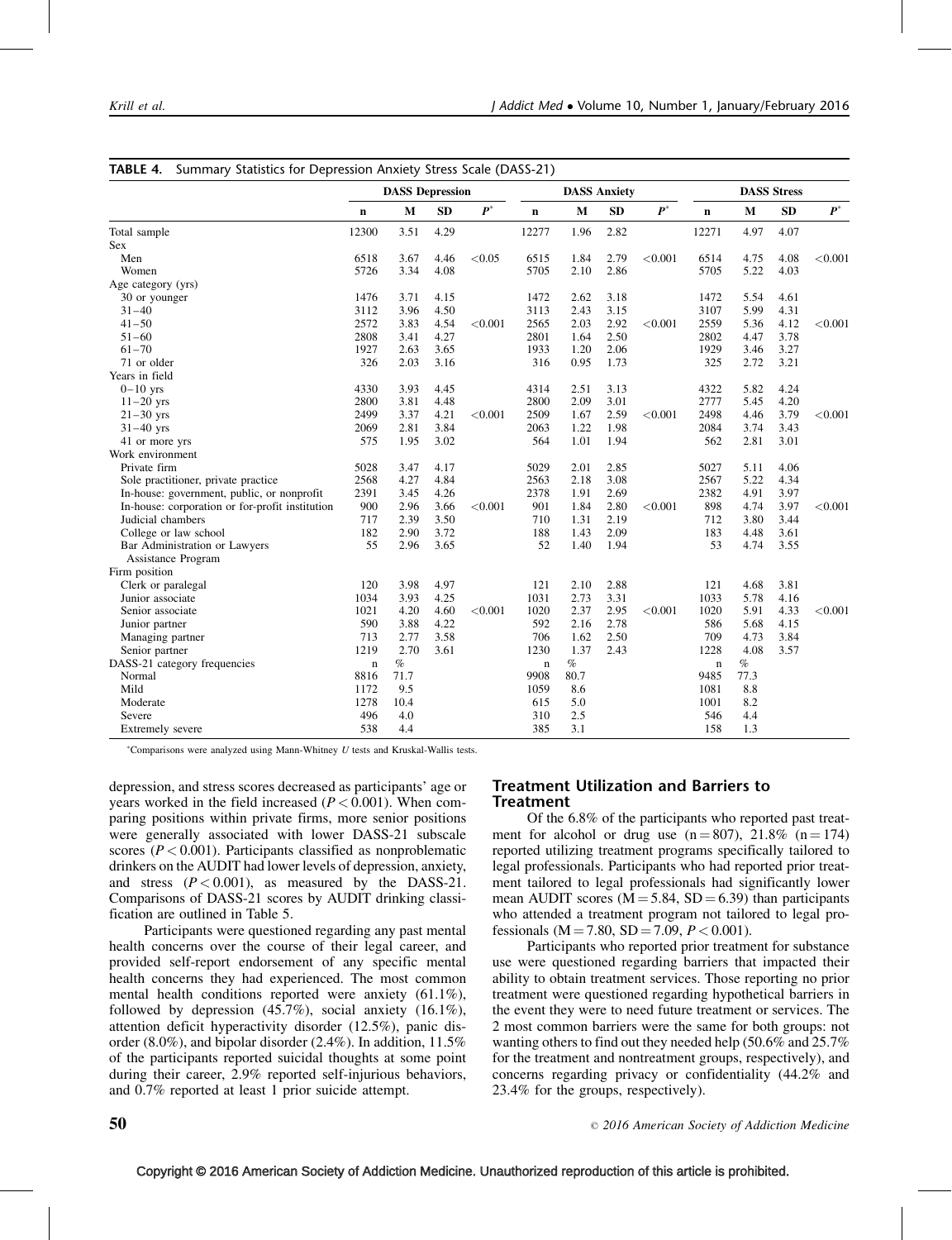|                     |  | TABLE 5. Relationship AUDIT Drinking Classification and |  |
|---------------------|--|---------------------------------------------------------|--|
| DASS-21 Mean Scores |  |                                                         |  |

|                                                   |                          | Nonproblematic Problematic* |                             |                          |
|---------------------------------------------------|--------------------------|-----------------------------|-----------------------------|--------------------------|
|                                                   |                          | M(SD)                       | M(SD)                       | $\boldsymbol{P}^{**}$    |
| DASS-21 total score<br>DASS-21 subscale<br>scores | Depression               | 9.36 (8.98)<br>3.08(3.93)   | 14.77 (11.06)<br>5.22(4.97) | ${<}0.001$<br>${<}0.001$ |
|                                                   | Anxiety<br><b>Stress</b> | 1.71(2.59)<br>4.59 (3.87)   | 2.98(3.41)<br>6.57(4.38)    | ${<}0.001$<br>< 0.001    |

AUDIT, Alcohol Use Disorders Identification Test; DASS-21, Depression Anxiety Stress Scales-21.

 $*$  The AUDIT cut-off for hazardous, harmful, or potential alcohol dependence was set at a score of  $8$ .

 $*$ Means were analyzed using Mann-Whitney U tests.

# **DISCUSSION**

Our research reveals a concerning amount of behavioral health problems among attorneys in the United States. Our most significant findings are the rates of hazardous, harmful, and potentially alcohol dependent drinking and high rates of depression and anxiety symptoms. We found positive AUDIT screens for 20.6% of our sample; in comparison, 11.8% of a broad, highly educated workforce screened positive on the same measure [\(Matano et al., 2003](#page-6-0)). Among physicians and surgeons, [Oreskovich et al. \(2012\)](#page-6-0) found that 15% screened positive on the AUDIT-C subscale focused on the quantity and frequency of use, whereas 36.4% of our sample screened positive on the same subscale. While rates of problematic drinking in our sample are generally consistent with those reported by [Benjamin et al. \(1990\)](#page-6-0) in their study of attorneys (18%), we found considerably higher rates of mental health distress.

We also found interesting differences among attorneys at different stages of their careers. Previous research had demonstrated a positive association between the increased prevalence of problematic drinking and an increased amount of years spent in the profession [\(Benjamin et al., 1990\)](#page-6-0). Our findings represent a direct reversal of that association, with attorneys in the first 10 years of their practice now experiencing the highest rates of problematic use (28.9%), followed by attorneys practicing for 11 to 20 years (20.6%), and continuing to decrease slightly from 21 years or more. These percentages correspond with our findings regarding position within a law firm, with junior associates having the highest rates of problematic use, followed by senior associates, junior partners, and senior partners. This trend is further reinforced by the fact that of the respondents who stated that they believe their alcohol use has been a problem (23%), the majority (44%) indicated that the problem began within the first 15 years of practice, as opposed to those who indicated the problem started before law school (26.7%) or after more than 15 years in the profession (14.5%). Taken together, it is reasonable to surmise from these findings that being in the early stages of one's legal career is strongly correlated with a high risk of developing an alcohol use disorder. Working from the assumption that a majority of new attorneys will be under the age of 40, that conclusion is further supported by the fact that the highest rates of problematic drinking were present among attorneys under the age of 30 (32.3%), followed by

attorneys aged 31 to 40 (26.1%), with declining rates reported thereafter.

Levels of depression, anxiety, and stress among attorneys reported here are significant, with 28%, 19%, and 23% experiencing mild or higher levels of depression, anxiety, and stress, respectively. In terms of career prevalence, 61% reported concerns with anxiety at some point in their career and 46% reported concerns with depression. Mental health concerns often co-occur with alcohol use disorders [\(Gianoli](#page-6-0) [and Petrakis, 2013](#page-6-0)), and our study reveals significantly higher levels of depression, anxiety, and stress among those screening positive for problematic alcohol use. Furthermore, these mental health concerns manifested on a similar trajectory to alcohol use disorders, in that they generally decreased as both age and years in the field increased. At the same time, those with depression, anxiety, and stress scores within the normal range endorsed significantly fewer behaviors associated with problematic alcohol use.

While some individuals may drink to cope with their psychological or emotional problems, others may experience those same problems as a result of their drinking. It is not clear which scenario is more prevalent or likely in this population, though the ubiquity of alcohol in the legal professional culture certainly demonstrates both its ready availability and social acceptability, should one choose to cope with their mental health problems in that manner. Attorneys working in private firms experience some of the highest levels of problematic alcohol use compared with other work environments, which may underscore a relationship between professional culture and drinking. Irrespective of causation, we know that cooccurring disorders are more likely to remit when addressed concurrently [\(Gianoli and Petrakis, 2013](#page-6-0)). Targeted interventions and strategies to simultaneously address both the alcohol use and mental health of newer attorneys warrant serious consideration and development if we hope to increase overall well being, longevity, and career satisfaction.

Encouragingly, many of the same attorneys who seem to be at risk for alcohol use disorders are also those who should theoretically have the greatest access to, and resources for, therapy, treatment, and other support. Whether through employer-provided health plans or increased personal financial means, attorneys in private firms could have more options for care at their disposal. However, in light of the pervasive fears surrounding their reputation that many identify as a barrier to treatment, it is not at all clear that these individuals would avail themselves of the resources at their disposal while working in the competitive, high-stakes environment found in many private firms.

Compared with other populations, we find the significantly higher prevalence of problematic alcohol use among attorneys to be compelling and suggestive of the need for tailored, profession-informed services. Specialized treatment services and profession-specific guidelines for recovery management have demonstrated efficacy in the physician population, amounting to a level of care that is quantitatively and qualitatively different and more effective than that available to the general public ([DuPont et al., 2009\)](#page-6-0).

Our study is subject to limitations. The participants represent a convenience sample recruited through e-mails and